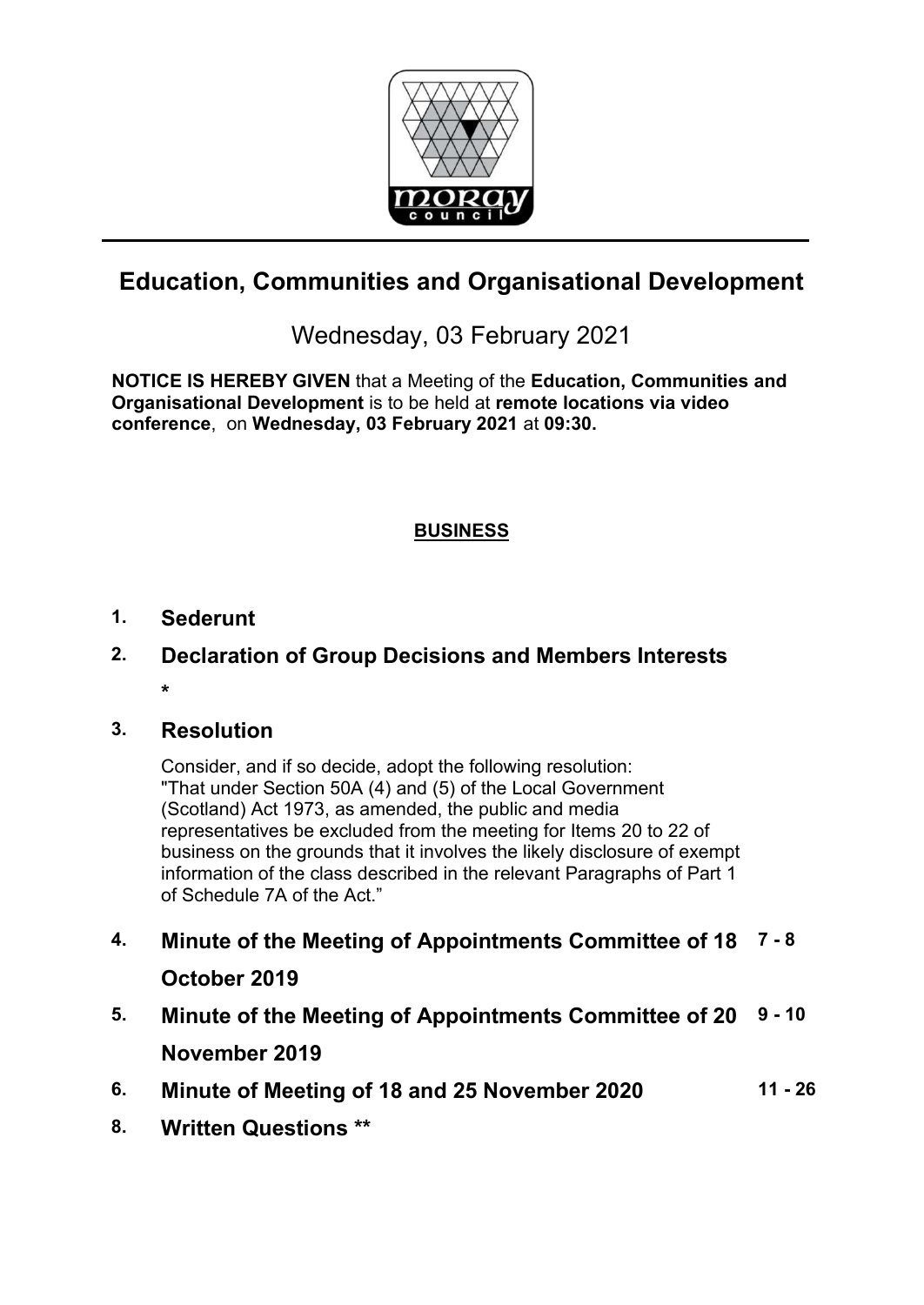#### **9. Governance Strategy and Performance Performance 27 - 34**

## **Report 1 April to 31 December 2020**

Report by Depute Chief Executive (Education, Communities and Organisational Development)

#### **10.\* Education Performance Report 1 April to 31 December 35 - 40**

### **2020**

Report by Depute Chief Executive (Education, Communities and Organisational Development)

#### **11.\* Education Revenue Budget Monitoring Report to 31 41 - 46**

### **December 2020**

Report by Depute Chief Executive (Education, Communities and Organisational Development)

#### **12.\* Education Resources and Communities and Education 47 - 56**

### **Capital Budget Monitoring Report**

Report by Depute Chief Executive (Education, Communities and Organisational Development)

#### **13.\* Education Resources Performance Report 1 April to 31 57 - 62**

### **December 2020**

Report by Depute Chief Executive (Education, Communities and Organisational Development)

#### **14.\* Education Resources and Communities Revenue 63 - 68**

## **Budget Monitoring to 31 December 2020**

Report by Depute Chief Executive (Education, Communities and Organisational Development)

#### **15. Children and Families and Criminal Justice Social Work 69 - 76**

## **Performance Report 1 April - 31 December 2020**

Report by Chief Officer, Health and Social Care

**16. Children and Families Social Work Revenue Budget Monitoring 77 - 82**

Report by Chief Officer, Health and Social Care

**17. Children and Families and Criminal Justice Service 83 - 92**

### **Plans 2020-23**

Report by Chief Officer, Health and Social Care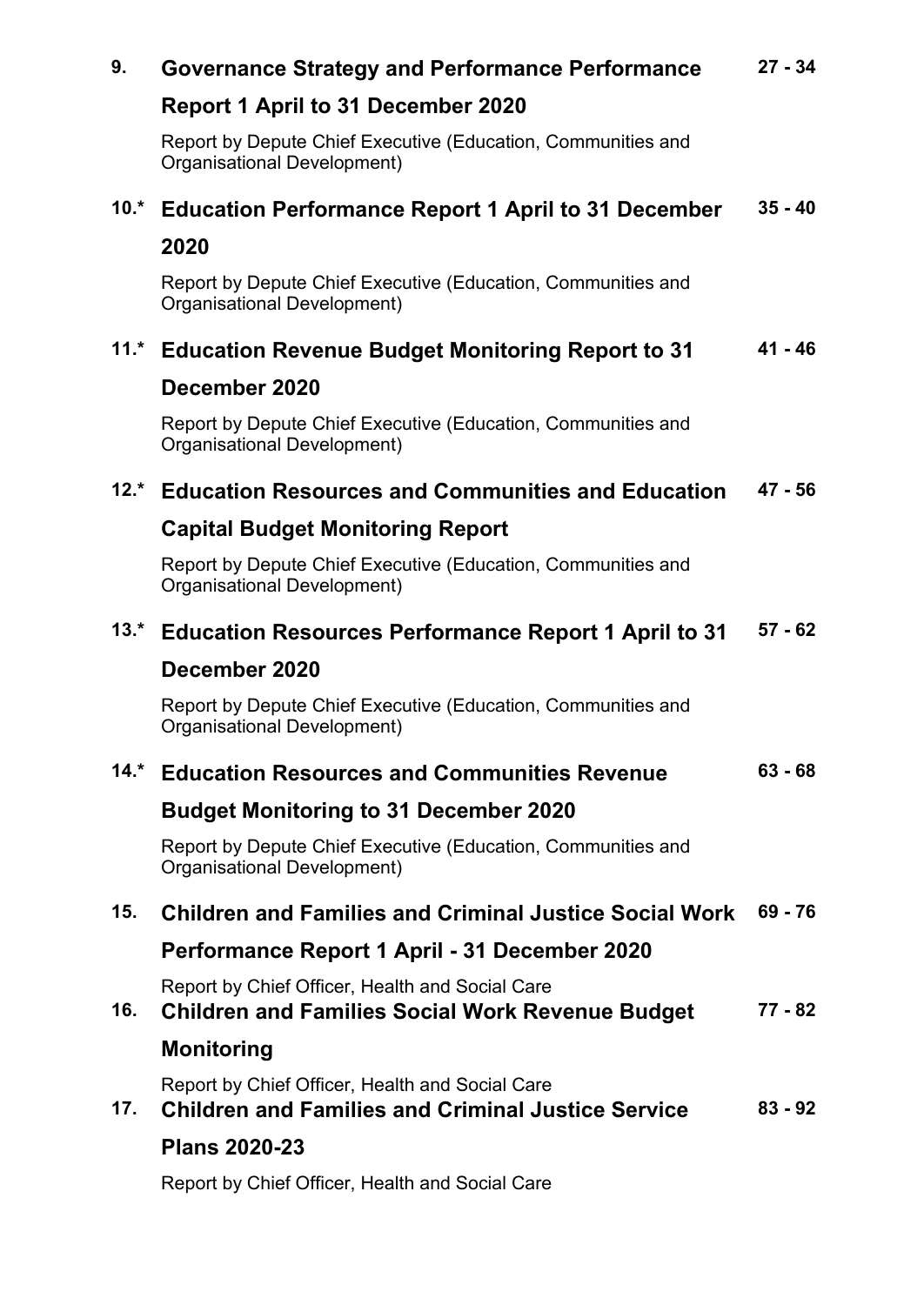## **18. Continuing Care Policy Revision**

Report by Chief Officer, Health and Social Care

### **19. Question Time \*\*\***

Consider any oral question on matters delegated to the Committee in terms of the Council's Scheme of Administration.

## **Item(s) which the Committee may wish to consider with**

## **the Press and Public excluded**

## **20. Forres Golf Course [Para 9]**

• Information on proposed terms and/or expenditure to be incurred by the Authority;

# **21. Residential Care for Looked After Children [Para 1 and 5]**

- Information relating to staffing matters;
- Information relating to the adoption, care, fostering or education of any particular child or relating to the supervision or residence of any particular child in accordance with a supervision requirement;

## **22. ELC Proposed Lease and Rental Agreements [Para 9]**

• Information on proposed terms and/or expenditure to be incurred by the Authority;

## **Only items marked \* can be considered and determined**

## **by all members of the Committee**

**Any person attending the meeting who requires access assistance should contact customer services on 01343 563217 in advance of the meeting.**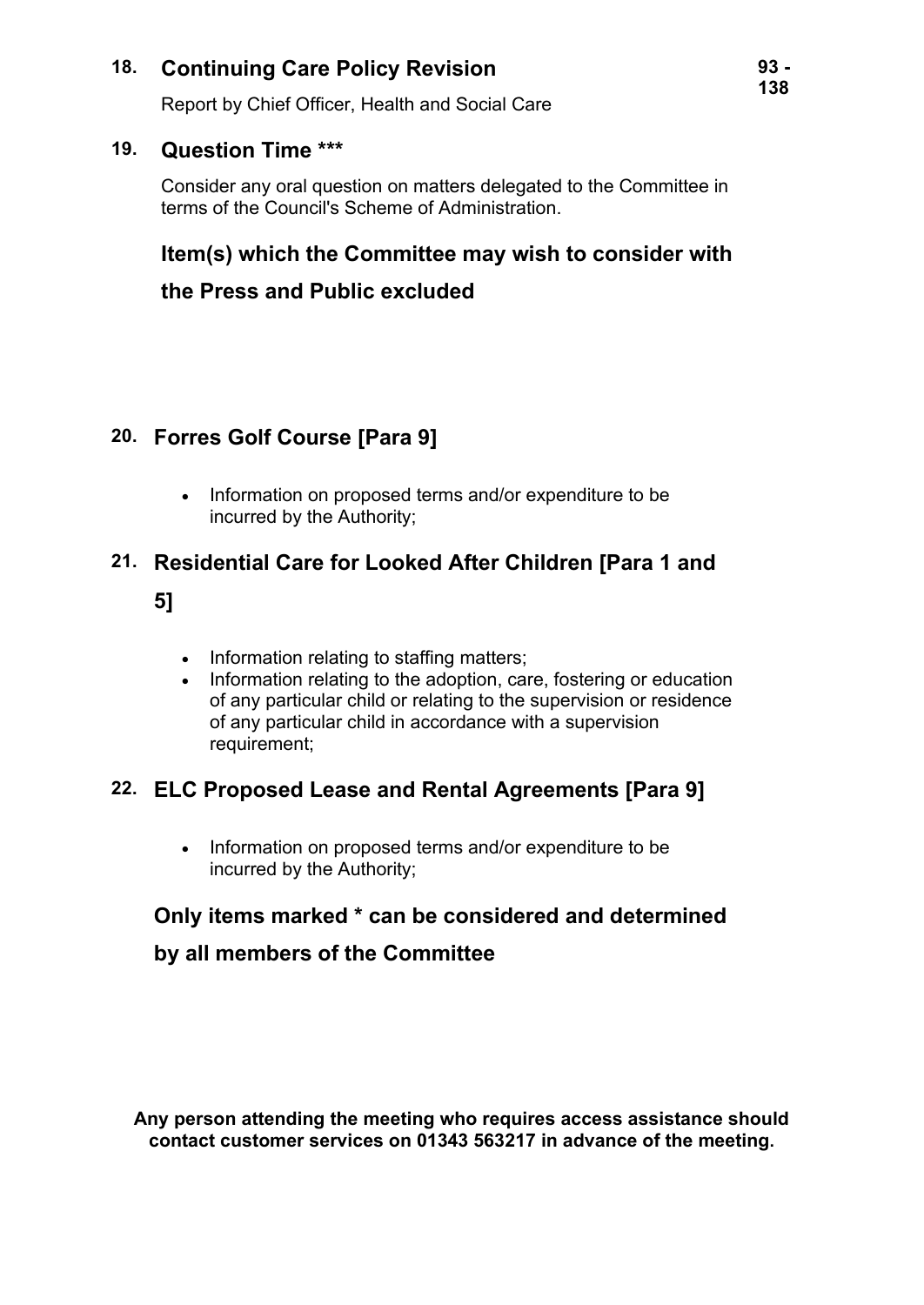- **\* Declaration of Group Decisions and Members Interests** The Chair of the meeting shall seek declarations from any individual or political group at the beginning of a meeting whether any prior decision has been reached on how the individual or members of the group will vote on any item(s) of business on the Agenda, and if so on which item(s). A prior decision shall be one that the individual or the group deems to be mandatory on the individual or the group members such that the individual or the group members will be subject to sanctions should they not vote in accordance with the prior decision. Any such prior decisions will be recorded in the Minute of the meeting.
- \*\* **Written Questions** Any Member can put one written question about any relevant and competent business within the specified remits not already on the agenda, to the Chair provided it is received by the Proper Officer or Committee Services by 12 noon two working days prior to the day of the meeting. A copy of any written answer provided by the Chair will be tabled at the start of the relevant section of the meeting. The Member who has put the question may, after the answer has been given, ask one supplementary question directly related to the subject matter, but no discussion will be allowed.

No supplementary question can be put or answered more than 10 minutes after the Council has started on the relevant item of business, except with the consent of the Chair. If a Member does not have the opportunity to put a supplementary question because no time remains, then he or she can submit it in writing to the Proper Officer who will arrange for a written answer to be provided within 7 working days.

\*\*\* **Question Time -** At each ordinary meeting of the Committee ten minutes will be allowed for Members questions when any Member of the Committee can put a question to the Chair on any business within the remit of that Section of the Committee. The Member who has put the question may, after the answer has been given, ask one supplementary question directly related to the subject matter, but no discussion will be allowed.

No supplementary question can be put or answered more than ten minutes after the Committee has started on the relevant item of business, except with the consent of the Chair. If a Member does not have the opportunity to put a supplementary question because no time remains, then he/she can submit it in writing to the proper officer who will arrange for a written answer to be provided within seven working days.

Clerk Name: Tracey Sutherland Clerk Telephone: Clerk Email: tracey.sutherland@moray.gov.uk